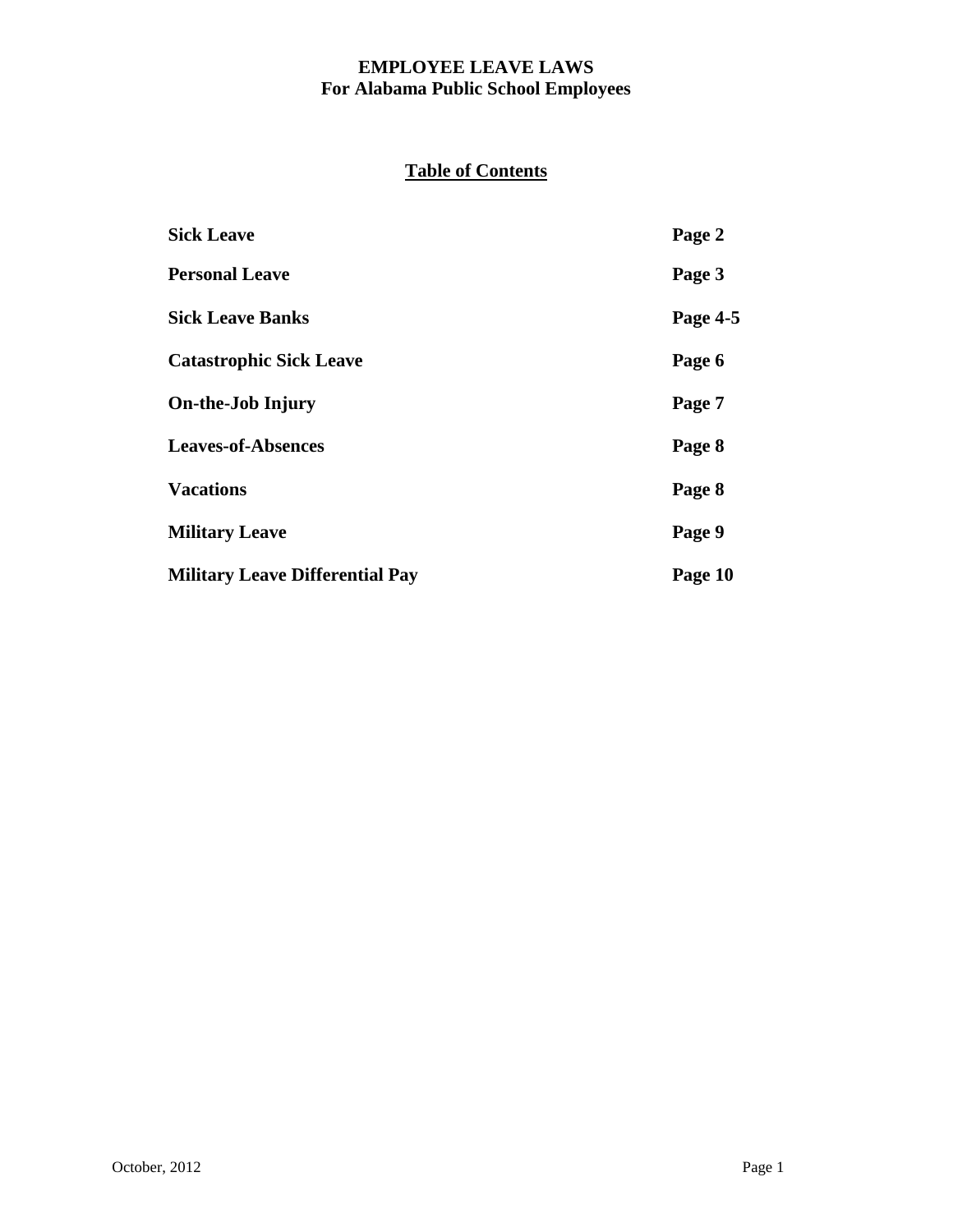### **Sick Leave**

State laws for sick leave for employees of local boards of education are contained in Title 16, Chapter 1, Section [16-1-18.1](https://www.legislature.state.al.us/CodeofAlabama/1975/coatoc.htm) of the Code of Alabama (last amended by Act No. 2012-376). This law also covers two-year postsecondary institutions and some other agencies. In addition to sick leave, this law includes provisions for *on-the-job injury, vacations,* and *leaves of absences.* A summary of the sick leave provisions of this law follows:

- 1. The law covers full-time employees and adult bus drivers.
- 2. An employee earns one day per month of employment.
- 3. An employee is allowed to accumulate an unlimited number of sick leave days.
- 4. An employee may transfer earned and unused sick leave from one employer (as defined by this law to include four year public institutions of higher learning) to another.
- 5. Sick leave is defined as the absence from duty by an employee as a result of any of the following:
	- a) Personal illness or doctor's quarantine.
	- b) Incapacitating personal injury.
	- c) Attendance upon an ill member of the employee's immediate family (parent, spouse, child, foster child currently in the care and custody of the employee, sibling); or an individual with a close personal tie.
	- d) Death in the family of the employee (parent, spouse, child, sibling, parent-in-law, son-in-law, daughter-in-law, brother-in-law, sister-in-law, nephew, niece, grandchild, grandparent, uncle or aunt).
	- e) Death, injury, or sickness of another person who has unusually strong personal ties to the employee, such as a person who stood in loco parentis.

#### **[NOTE: PROVISIONS FOR THE PAYMENT OF UNUSED SICK LEAVE TO THE BENEFICIARY OR ESTATE OF A DECEASED EMPLOYEE ARE CONTAINED IN §16-1-18.2].**

Brief descriptions of selected legal opinions relating to sick leave are shown below. Although some of the opinions were issued when a maximum sick leave accumulation limit was in effect or the laws cited are prior to the creation of §16-1-18.1, the legal interpretations are still applicable.

- 1) An employee may not transfer sick leave to another employee for the purpose of converting such sick leave into retirement credit. [AG Opinion 93-00270](https://www.ago.alabama.gov/Opinions.aspx) [Jun.21, 1993]
- 2) An employee that holds two different full time positions with the local board of education earns sick leave for each position. [AG Opinion 85-00427](https://www.ago.alabama.gov/Opinions.aspx) [Jul. 8, 1985]
- 3) A board of education has no authority to pay employees for unused sick leave. [AG Opinion 84-00392](https://www.ago.alabama.gov/Opinions.aspx) [Aug. 13, 1984]
- 4) An employee continues to earn sick leave while on sick leave or authorized leave with pay. State Department of Education, Office of General Counsel [April 1, 1987]
- 5) A board of education should enforce a policy that allows sick leave to be used only in those instances allowed by state law. AG [Opinion 99-00208](https://www.ago.alabama.gov/Opinions.aspx) [May 24, 1999]
- 6) A local board of education may require a doctor's excuse or other justification only if there is probable cause to believe that sick leave is being abused or misused by an employee. [AG Opinion 99-00208](https://www.ago.alabama.gov/Opinions.aspx) [May 24, 1999]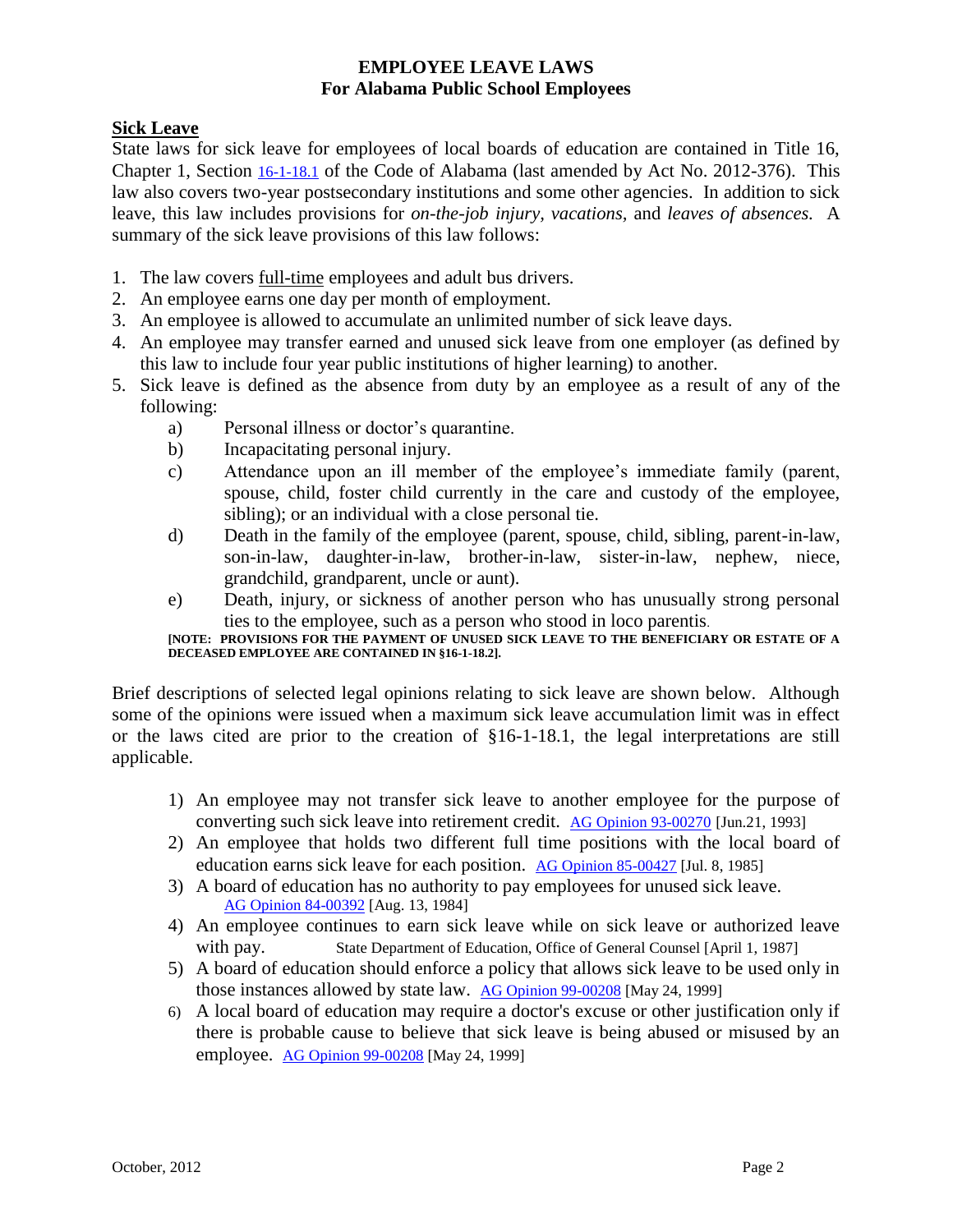#### **Personal Leave**

State laws for personal leave for employees of local boards of education are contained in Title 16, Chapter 8, Section [16-8-26](https://www.legislature.state.al.us/CodeofAlabama/1975/coatoc.htm) of the Code of Alabama (last amended by Act No. 97-444). This law also covers two-year postsecondary institutions and certain other agencies. A summary of the provisions of this law follows:

- 1. This law covers any certificated employee and those support employees who work an average of at least 20 hours a week.
- 2. A board of education may grant up to 5 days, but not less than 2 days, of personal leave each year.
- 3. An employee is entitled to full pay for at least two of the personal leave days used during the scholastic year.
- 4. A board of education may decide to grant additional personal leave days (not to exceed 5 days total) and may decide whether additional personal leave days are at full pay, partial pay, or without pay.
- 5. Personal leave is noncumulative (unused days do not carry-forward to the next school year).
- 6. A teacher or support employee may convert unused personal leave to sick leave at the end of the school year if the unused personal leave days are funded (full pay or partial pay) by state or local funding.
- 7. A teacher may choose to be paid at the end of the school year for unused personal leave days at the same daily rate paid to substitute teachers if the unused personal leave days are funded (full pay or partial pay) by state or local funding.
- 8. A teacher or support employee cannot be required to disclose their reasons for requesting personal leave.

Brief descriptions of selected legal opinions relating to personal leave are shown below. Although some of the opinions were issued prior to Act No. 97-444, the legal interpretations are still applicable.

- 1) A teacher who chooses to be paid for unused personal leave is to be reimbursed at the highest daily rate paid to substitute teachers. [AG Opinion 85-00175](https://www.ago.alabama.gov/Opinions.aspx) [Jan. 25, 1985]
- 2) A board of education is not required to grant the same number of personal leave days to support employees that the local board grants to teachers. [AG Opinion 98-00175](https://www.ago.alabama.gov/Opinions.aspx) [Jun.30, 1998]
- 3) A board of education is not required to reimburse support employees for unused personal leave days.

[AG Opinion 98-00175](https://www.ago.alabama.gov/Opinions.aspx) [Jun.30, 1998]

- 4) Personal leave days are considered funded even though the employee must pay the cost of a substitute to receive the additional personal leave days. [AG Opinion 98-00175](https://www.ago.alabama.gov/Opinions.aspx) [Jun.30, 1998]
- 5) A board of education cannot deduct the cost of a substitute at the time personal leave days are converted to sick leave.

[AG Opinion 98-00175](https://www.ago.alabama.gov/Opinions.aspx) [Jun.30, 1998]

6) A board of education cannot create a category of bereavement leave for its employees in addition to the days allowed for personal leave. [AG Opinion 99-00020](https://www.ago.alabama.gov/Opinions.aspx) [Oct.22, 1998]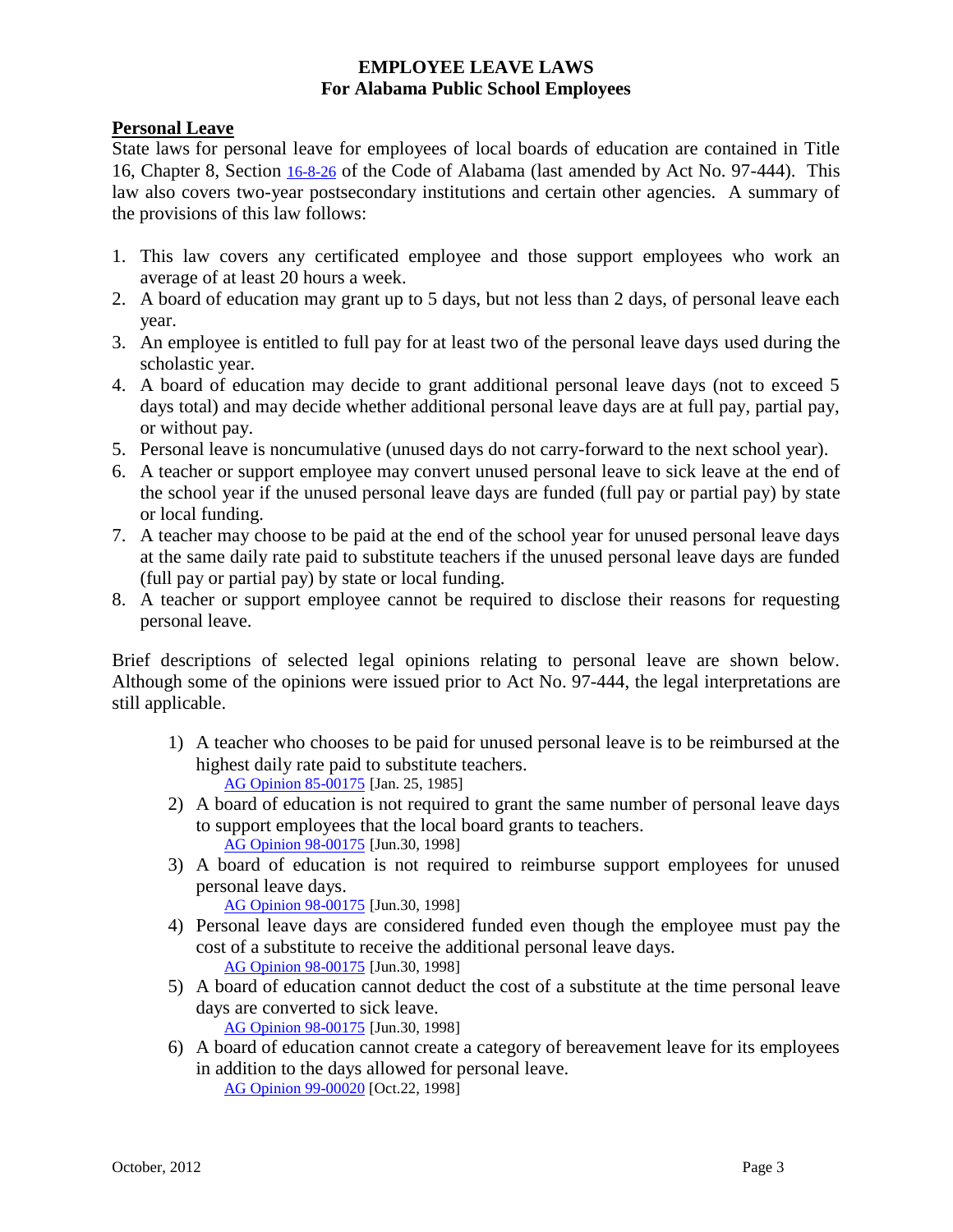#### **Sick Leave Banks**

State laws for sick leave banks for employees of local boards of education are contained in Title 16, Chapter 22, Section [16-22-9](https://www.legislature.state.al.us/CodeofAlabama/1975/coatoc.htm) of the Code of Alabama (last amended by Act No. 99-581). Act No. 99-581 made significant changes in the operation of sick leave banks. Local boards of education operating sick leave banks prior to the 1999 law are required to change their policies regarding sick leave banks in order to comply with the 1999 law. This law also covers two-year postsecondary institutions and other agencies. In addition to sick leave banks, this law includes provisions for the operation of catastrophic sick leave*.* A summary of the sick leave bank provisions of this law follows:

- 1. The law covers full-time and part-time employees of local boards of education, Alabama Institute of Deaf and Blind, Department of Youth Services School District, Alabama School of Fine Arts, Alabama High School of Mathematics and Science, two-year postsecondary institutions, and Alabama A& M University.
- 2. Upon the request 10% or more of its full-time certificated and full-time support personnel, a local board of education will establish a sick leave bank plan for each of the two groups either jointly or separately.
- 3. Employees of the local board of education will vote by secret ballot to determine whether to have a joint sick leave bank or to have separate sick leave banks.
- 4. Each sick leave bank will have a sick leave bank committee consisting of five employees.
- 5. The local superintendent will appoint an employee (to be approved by the local board of education) to serve as one sick leave bank committee member.
- 6. The members of each sick leave bank will elect (by secret ballot at the beginning of each scholastic year) four of its members to serve a one year term on the sick leave bank committee. No member can serve on the committee for longer than 5 years.
- 7. The sick leave bank committee will write the guidelines for the operation of the sick leave bank.
- 8. The sick leave bank committee may adopt appropriate and beneficial guidelines in addition to the regulations contained in Section [16-22-9](https://www.legislature.state.al.us/CodeofAlabama/1975/coatoc.htm), if the additional guidelines do not conflict with this section of the law.
- 9. The guidelines developed by the sick leave bank committee must contain a provision whether or not to allow employees, who have previously failed or refused to join the sick leave bank, the option to join the sick leave bank upon the deposit of the prerequisite number of sick leave days.
- 10. The guidelines developed by the sick leave bank committee must establish an equal number of sick leave days (not to exceed five days) for deposit by each participating employee in order to become a member of the sick leave bank.
- 11. The guidelines developed by the sick leave bank committee are to be approved by a secret ballot vote of the participating members of the sick leave bank.
- 12. The sick leave bank committee will develop the forms and administrative procedures for the sick leave bank.
- 13. The sick leave bank committee will investigate any alleged abuse of the sick leave bank.
- 14. Sick leave days can only be used for the reasons stated in Section [16-1-18.1](https://www.legislature.state.al.us/CodeofAlabama/1975/coatoc.htm).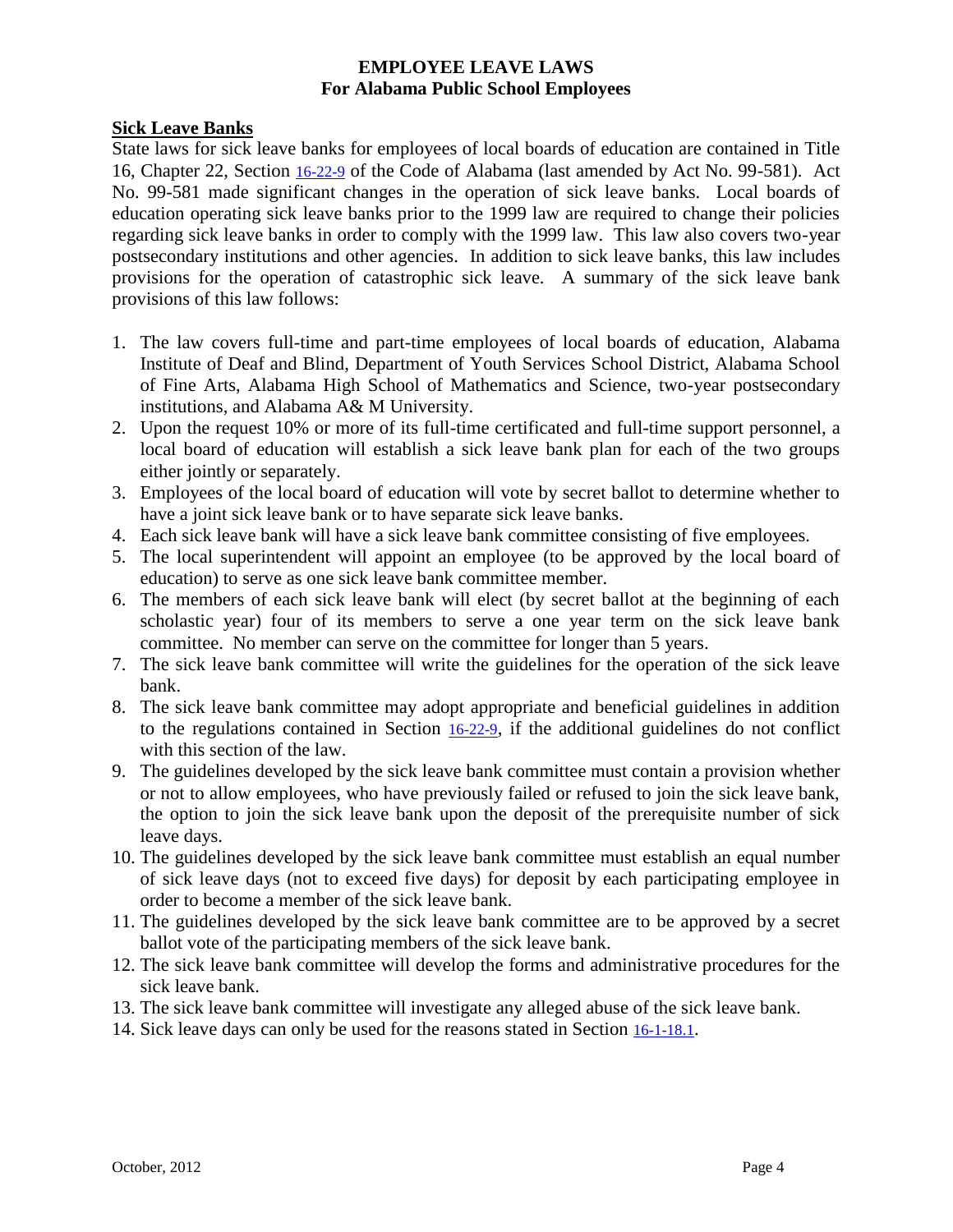#### **Sick Leave Banks (continued)**

- 15. Employee membership in the sick leave bank is voluntary.
- 16. The revised law contains a provision that allows a new employee of a local board of education to join the sick leave bank at the beginning of employment. If the new employee does not have the required number of sick leave days to join the sick leave bank, the appropriate number of sick leave days will be credited (advanced) to the new employee as the deposit to join the sick leave bank. *(The credit balance will be reduced by one day each month as the sick leave days are earned by the employee. After the credit balance is reduced to zero, sick leave days earned by the employee will be used to repay any outstanding loan to the sick leave bank.)*
- 17. A participating member of a sick leave bank whose sick leave has been exhausted may borrow days from the sick leave bank.
- 18. An employee cannot owe more than 15 days to the sick leave bank, unless over 50 percent of the members of the sick leave bank vote to extend the limit.
- 19. Days are to be repaid to the sick leave bank by the borrowing member monthly, as the sick leave day is earned each month by the employee.
- 20. Upon the resignation or termination of an employee who owes days to the sick leave bank, the value for each of the owed days will be deducted from the final paycheck at the employee's current daily rate of pay.
- 21. Upon the transfer of a sick leave bank member, the days the employee has on deposit in the sick leave bank are withdrawn from the bank and transferred with the employee.
- 22. Upon the retirement of a sick leave bank member, the days the employee has on deposit in the sick leave bank are withdrawn from the bank and made accessible for retirement credit.

#### **[NOTE: ALTHOUGH THIS ACT APPEARS TO INCLUDE PART-TIME EMPLOYEES AS ELIGIBLE TO JOIN THE SICK LEAVE BANK, THE PROVISIONS FOR SICK LEAVE CONTAINED IN §16-1-18.1 EXCLUDE PART-TIME EMPLOYEES.]**

Brief descriptions of selected legal opinions relating to sick leave banks are shown below. Although some of the opinions were issued prior to Act No. 99-581, the legal interpretations are still applicable.

1) A member of a sick leave bank can give only the number of days to the sick leave bank allowed by law.

#### [AG Opinion 2000-200](https://www.ago.alabama.gov/Opinions.aspx) [August 2, 2000]

2) If the final paycheck does not cover the value of the days owed to a sick leave bank when the employee leaves the school system, the local board of education must exercise due diligence and appropriate procedures to collect the debt. If the debt cannot be collected, it becomes a loss to the sick leave bank.

[AG Opinion 86-00024](https://www.ago.alabama.gov/Opinions.aspx) [October 24, 1985]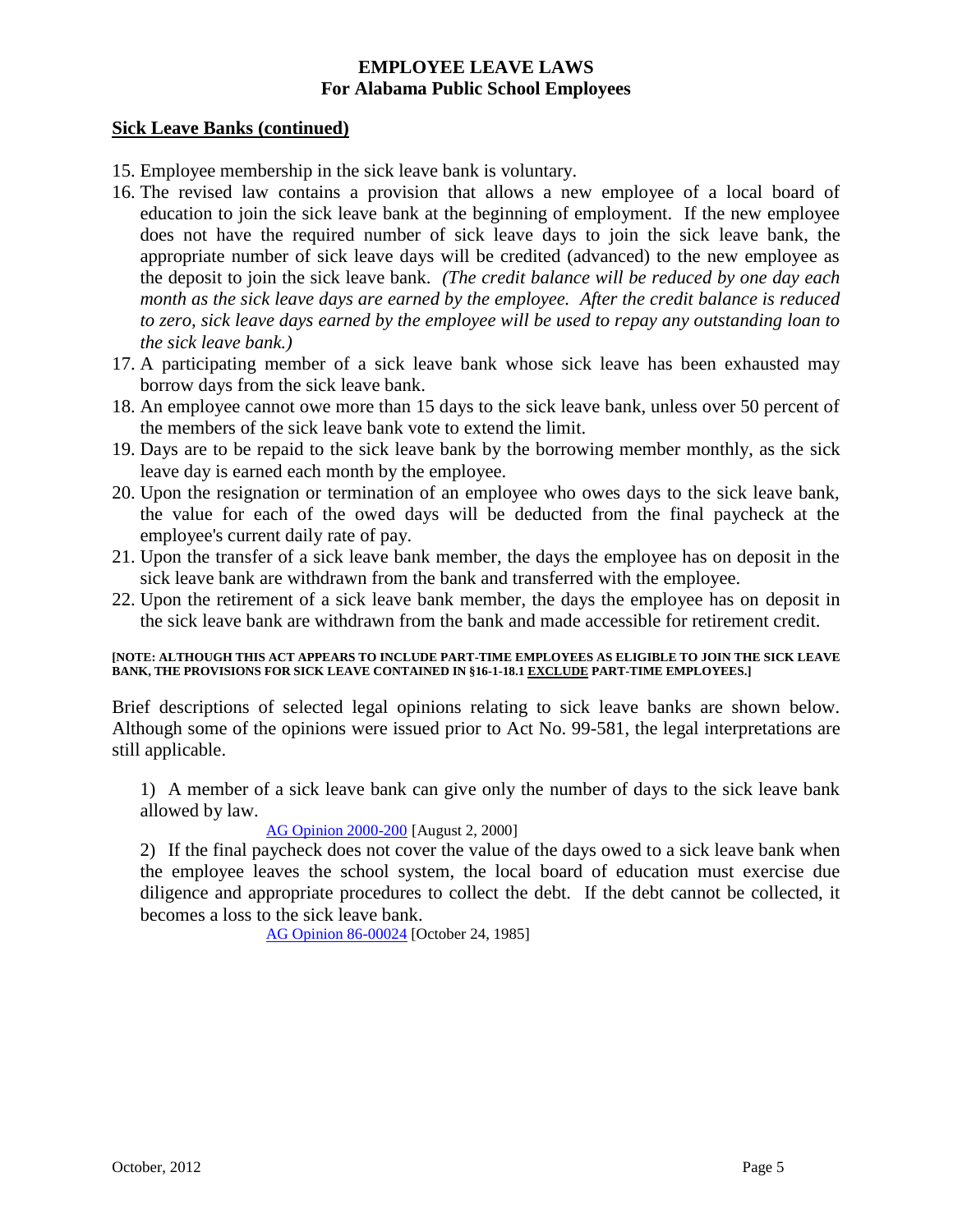#### **Catastrophic Sick Leave**

State laws for catastrophic sick leave for employees of local boards of education are contained in Title 16, Chapter 22, Section [16-22-9](https://www.legislature.state.al.us/CodeofAlabama/1975/coatoc.htm) of the Code of Alabama (last amended by Act No. 99-581). This law also covers two-year postsecondary institutions and other agencies. In addition to catastrophic sick leave, this law includes provisions for the operation of sick leave banks*.* A summary of the catastrophic sick leave provisions of this law follows:

- 1. The law covers full-time and part-time employees of local boards of education, Alabama Institute of Deaf and Blind, Department of Youth Services School District, Alabama School of Fine Arts, Alabama High School of Mathematics and Science, two-year postsecondary institutions, and Alabama A& M University.
- 2. An employee must be a member of a sick leave bank to donate or receive catastrophic sick leave days.
- 3. A catastrophic illness is defined as *"Any illness, injury, or pregnancy or medical condition related to childbirth, certified by a licensed physician which causes the employee to be absent from work for an extended period of time."*
- 4. Each sick leave bank committee is responsible for writing guidelines and administrative procedures for catastrophic sick leave.
- 5. An employee must exhaust all sick and personal leave days before using catastrophic sick leave days.
- 6. An employee must borrow and utilize days from the sick leave bank (up to a maximum of 15 days) before being eligible to use catastrophic sick leave days.
- 7. Donated catastrophic sick leave may be used to repay days owed to a sick leave bank.
- 8. Sick and personal leave days earned while the employee is utilizing catastrophic sick leave days must be exhausted before continuing the use of catastrophic sick leave days.
- 9. An employee may use catastrophic sick leave days for a catastrophic illness for himself or herself or for the following covered persons: *parent, spouse, child, foster child currently in the custody and care of the employee, sibling, or an individual with a close personal tie.*
- 10. A sick leave bank member may donate a specific number of days (not to exceed 30 sick leave days) to a sick leave bank for a specific employee to use against a catastrophic illness.
- 11. The employee donating sick leave for a catastrophic illness does not have to be a member of the same sick leave bank as the recipient employee.
- 12. The employee donating sick leave for a catastrophic illness cannot be required to donate a minimum number of days.
- 13. The donated catastrophic sick leave days revert to the donating employee only if the recipient employee does not use all of the donated days.
- 14. The sick leave bank committee will adopt guidelines for reverting unused donated days to the employees who donated the days.

#### **[NOTE: ALTHOUGH THIS ACT APPEARS TO INCLUDE PART-TIME EMPLOYEES AS ELIGIBLE TO RECEIVE OR DONATE SICK LEAVE DAYS, THE PROVISIONS FOR SICK LEAVE CONTAINED IN §16-1-18.1 EXCLUDE PART-TIME EMPLOYEES.]**

A brief description of a legal opinion relating to catastrophic sick leave is shown below:

1) State laws do not contain a limitation on the number of catastrophic sick leave days that an employee can receive by donations from other sick leave bank members. State Department of Education, Office of General Counsel [December 13, 2000]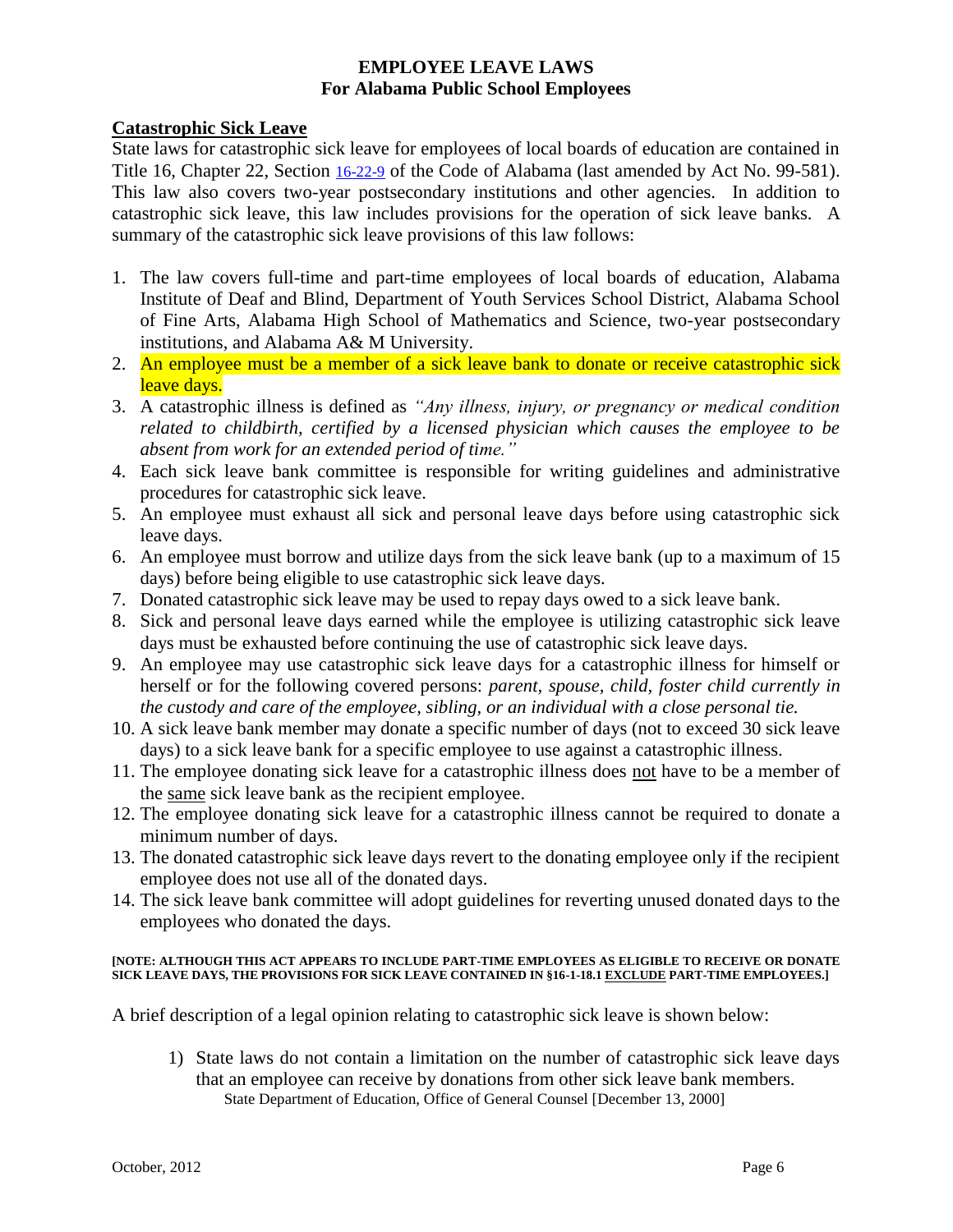# **On-the-Job Injury**

State laws for *on-the-job injury* for employees of local boards of education are contained in Title 16, Chapter 1, Section [16-1-18.1](https://www.legislature.state.al.us/CodeofAlabama/1975/coatoc.htm) of the Code of Alabama (last amended by Act No. 2001-671). This law also covers two-year postsecondary institutions and some other agencies. In addition to *on-the-job injury*, this law includes provisions for sick leave*,* vacations, and leaves of absences*.* A summary of the *on-the-job injury* provisions of this law follows:

- 1. The law covers full-time employees and adult bus drivers.
- 2. An *on-the-job injury* is any accident or injury to the employee occurring during the performance of duties (or when directed or requested by the employer to be on the property of the employer), which prevents the employee from working or returning to his or her job.
- 3. Within 24 hours after occurrence of the injury, the employee must make proper notification of the injury to the local superintendent of education (or school principal, if applicable) in accordance with the notification procedures of the local board of education.
- 4. In the event the employee is clinically unable to report the injury, the notification procedures of the local board of education shall permit the reporting of the injury by another person who is reasonably knowledgeable to make the notification of the injury.
- 5. The local board of education will establish procedures and forms for notification of on-thejob injuries.
- 6. Within 30 calendar days of notification of the injury, the local superintendent of education (or designee) will inform the employee injured on the job about the local board of education's approved policies for on-the-job injuries and the employee's rights to request reimbursement from the State Board of Adjustment.
- 7. The local board of education may require medical certification from the employee's physician that the employee was injured and cannot return to work as a result of the injury.
- 8. The local superintendent of education may require a second opinion from another physician at the expense of the local board of education.
- 9. The local board of education may require a statement from the physician that there is a reasonable expectation that the employee will be able to return to work.
- 10. If the local superintendent of education determines that the employee has been injured on the job and cannot return to work as a result of the injury, the employee's salary and benefits will continue up to 90 working days consistent with the employee's injury and absence from work resulting from the injury.
- 11. Sick leave days will not be deducted for the days the employee is paid for an absence approved for on-the-job injury pay.
- 12. A local board of education may adopt a policy to extend the 90-day period for on-the-job injuries.
- 13. A local board of education may request reimbursement for the cost of substitutes for the employee injured on the job. The reimbursement request is limited to 90 days for each approved on-the-job injury at the daily substitute rate (currently \$60) funded in the annual budget act. The State Department of Education will reimburse the local board of education if the Legislature provides funds for the reimbursement in the annual budget act.
- 14. The employee may file for reimbursement with the State Board of Adjustment for unreimbursed medical expenses and costs incurred as a result of an on-the-job injury. Reimbursement to the employee shall be determined by the Board of Adjustment's policies, rules, and regulations.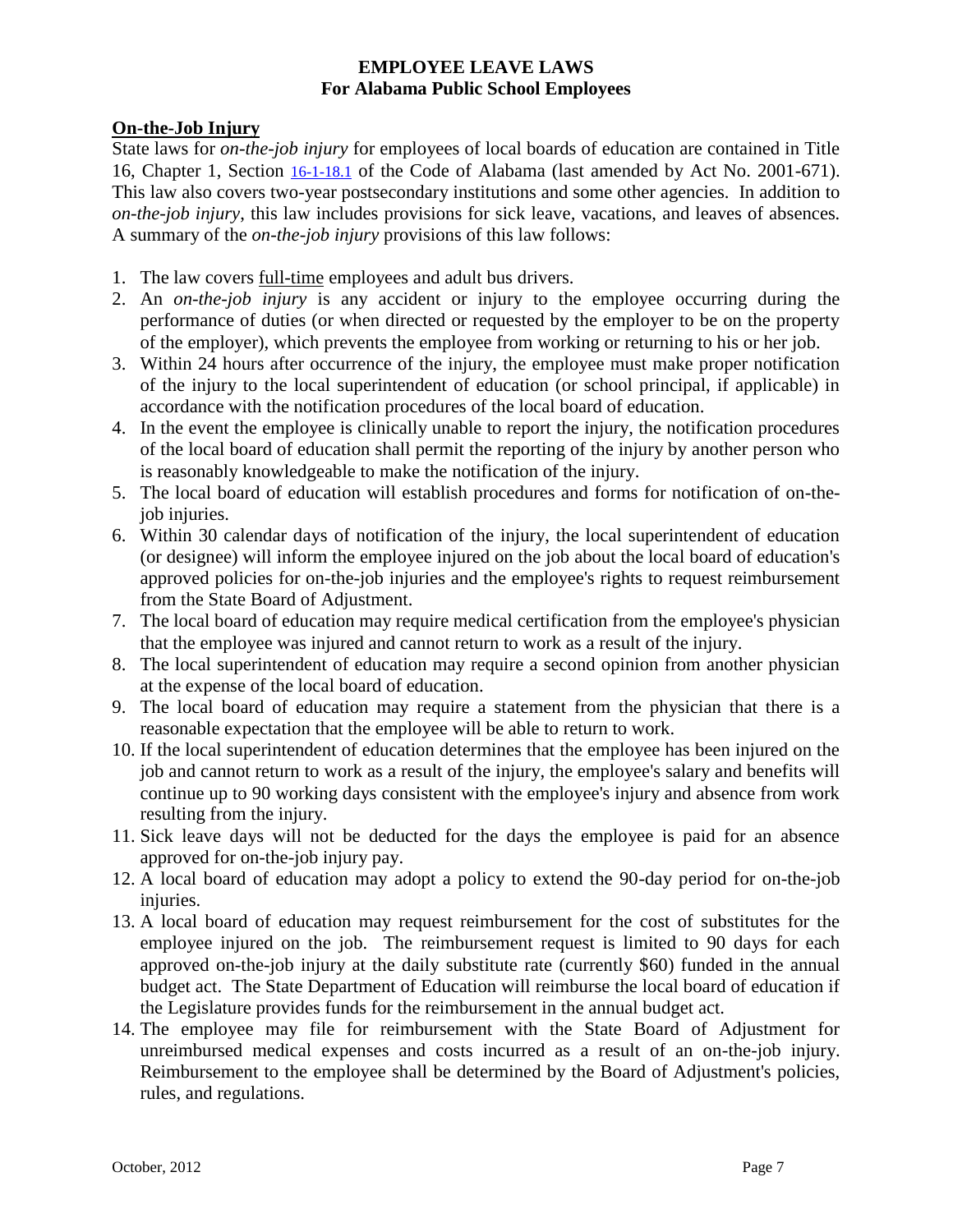#### **Leaves of Absences**

State laws for paid *leaves of absences* for employees of local boards of education are contained in Title 16, Chapter 1, Section [16-1-18.1](https://www.legislature.state.al.us/CodeofAlabama/1975/coatoc.htm) of the Code of Alabama (last amended by Act No. 2001- 671). This law also covers two-year postsecondary institutions and some other agencies. In addition to paid *leaves of absences*, this law includes provisions for sick leave*,* vacations, and onthe-job injury*.* Provisions for unpaid *leaves of absences* for teachers are contained in Title 16, Chapter 24C, Section [16-24C-13](https://www.legislature.state.al.us/CodeofAlabama/1975/coatoc.htm) of the Code of Alabama. A summary of the provisions of these laws for *leaves of absences* follows:

- 1. Full-time employees and adult bus drivers may be paid for *leaves of absences.*
- 2. The local board of education may provide paid *leaves of absences* for training while schools are in or out of session.
- 3. The local board of education may provide paid *leaves of absences* when approved by the State Board of Education as beneficial to the state's educational objectives.
- 4. The local board of education may provide a paid *leave of absence* when the employee is absent for an unavoidable cause (other than sickness) when school is in session.
- 5. The pay for an absence resulting from an unavoidable cause other than sickness cannot be for a longer time than one week during a scholastic year.
- 6. The local board of education may grant an unpaid *leave of absence* for good cause to a teacher for a period of one year.
- 7. The local board of education may extend the unpaid *leave of absence* for a valid reason to the teacher for one additional year.
- 8. The unpaid *leave of absence* granted by the local board of education will not impair the continuing service status of the teacher.

A brief description of a legal opinion relating to a paid *leave of absence* is shown below:

1) An employee continues to earn sick leave while on sick leave or authorized leave with pay. State Department of Education, Office of General Counsel [April 1, 1987]

#### **Vacations**

State laws for paid vacations for employees of local boards of education are contained in Title 16, Chapter 1, Section [16-1-18.1](https://www.legislature.state.al.us/CodeofAlabama/1975/coatoc.htm) of the Code of Alabama (last amended by Act No. 2001-671). This law also covers two-year postsecondary institutions and some other agencies. In addition to paid vacations, this law includes provisions for sick leave*,* paid *leaves of absences*, and on-thejob injury*.* A summary of the vacation leave provisions of this law follows:

- 1. The law covers full-time employees and adult bus drivers.
- 2. The local board of education may adopt policies and procedures to provide paid vacations to employees

A brief description of a legal opinion relating to a paid vacation is shown below:

1) An employee continues to earn sick leave while on sick leave or authorized leave with pay. State Department of Education, Office of General Counsel [April 1, 1987]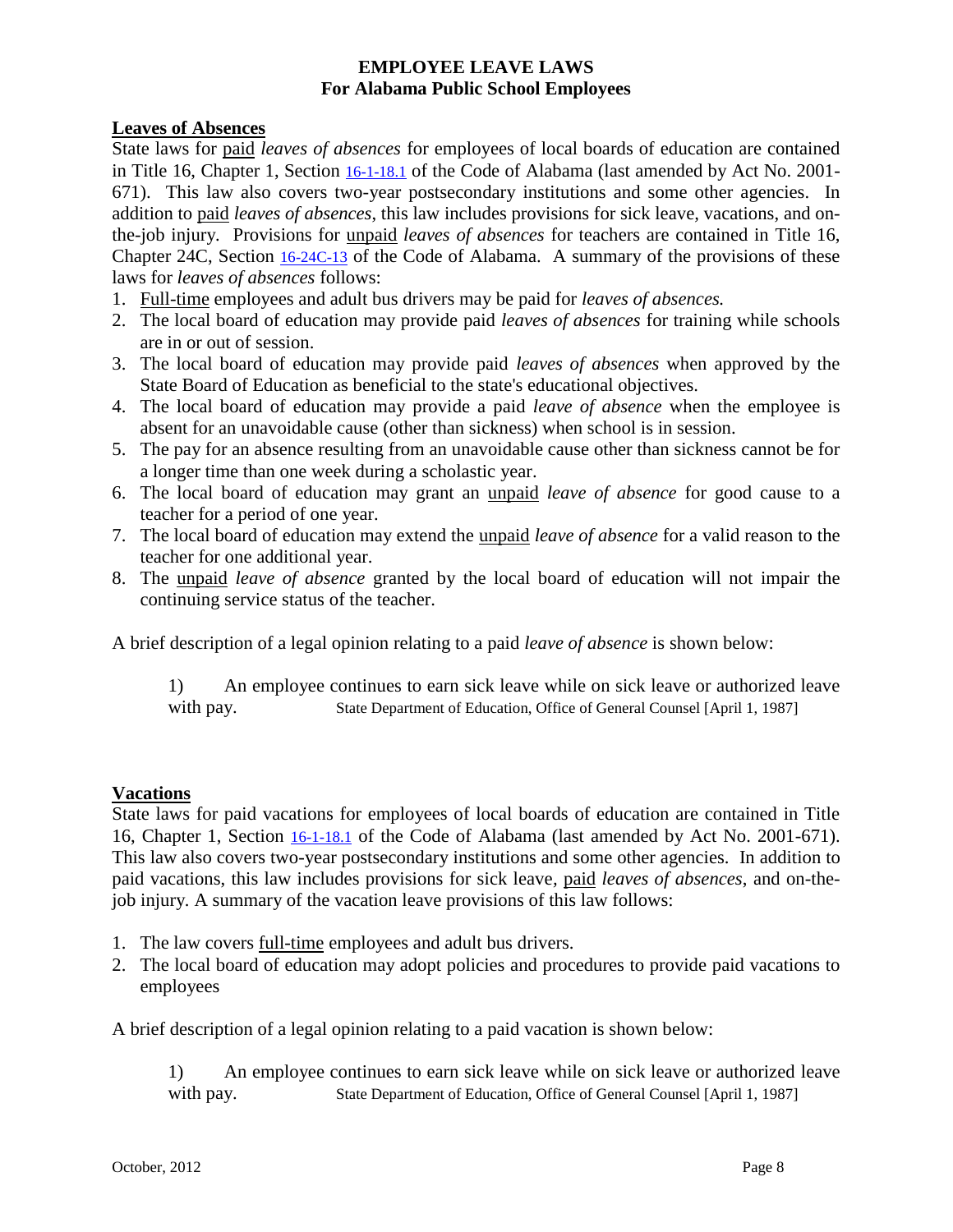#### **Military Leave**

State law for paid military leave for employees of local boards of education is contained in Title 31, Chapter 2, Section [31-2-13](https://www.legislature.state.al.us/CodeofAlabama/1975/coatoc.htm) of the Code of Alabama.

**[Congress provided clear protection for all members of the uniformed services, including non-career National Guard and Reserve members, with the October 1994 passage of the Uniformed Services Employment and Reemployment Rights Act USERRA, Chapter 43 of Title 38, U. S. Code. No law, policy, practice, etc. that would diminish the rights established in USERRA takes precedence over the provisions of USERRA. USERRA does not supersede, nullify, or diminish any law, policy, practice, agreement, or contract that provides greater rights or benefits to service members.]**

- 1. Employees are provided pay for time away from work for federal military leave for no more than 168 working hours per calendar year.
- 2. Employees are provided pay for time away from work for state military leave (called by the Governor to duty in the active service of the state) for no more than 168 working hours at any one time.
- 3. Employees on paid or unpaid military leave continue to accumulate service credit for any seniority, status, and rate of pay the employee would have obtained had the employee not taken military leave.

#### *Additional state laws providing payment for employees of local boards of education called into active military service during the war on terrorism are contained in Title 31, Chapter 12, of the Code of Alabama. (See Military Leave Differential Pay)*

Brief descriptions of selected legal opinions relating to military leave are shown below. Although some of the opinions were issued prior to Act No. 95-256, the legal interpretations are still applicable.

- 1) A local board of education may not require the employee to schedule military leave so that it does not interfere with the school year or duties of the employee. [AG Opinion 86-00174](https://www.ago.alabama.gov/Opinions.aspx) [March 4, 1986]
- 2) A local board of education may not restrict the taking of military leave for non-required duty or training. [AG Opinion 86-00174](https://www.ago.alabama.gov/Opinions.aspx) [March 4, 1986]
- 3) A local board of education may not condition continued employment on the employee's foregoing military leave. [AG Opinion 90-00318](https://www.ago.alabama.gov/Opinions.aspx) [June 28, 1990]
- 4) A local board of education may not deduct an amount equivalent to the compensation earned from the military during the time the employee is on military leave. [AG Opinion 90-00318](https://www.ago.alabama.gov/Opinions.aspx) [June 28, 1990]
- 5) Military leave, paid or unpaid, counts as time spent on the job for any calculation, determination, promotion, or other decision that is based upon length of employment. [AG Opinion 99-00240](https://www.ago.alabama.gov/Opinions.aspx) [July 7, 1999]
- 6) A local board of education cannot interfere with any employee's right to join the reserves or guard or interfere with the employee's membership in the reserves or guard. [AG Opinion 2002-090](https://www.ago.alabama.gov/Opinions.aspx) [December 11, 2001]